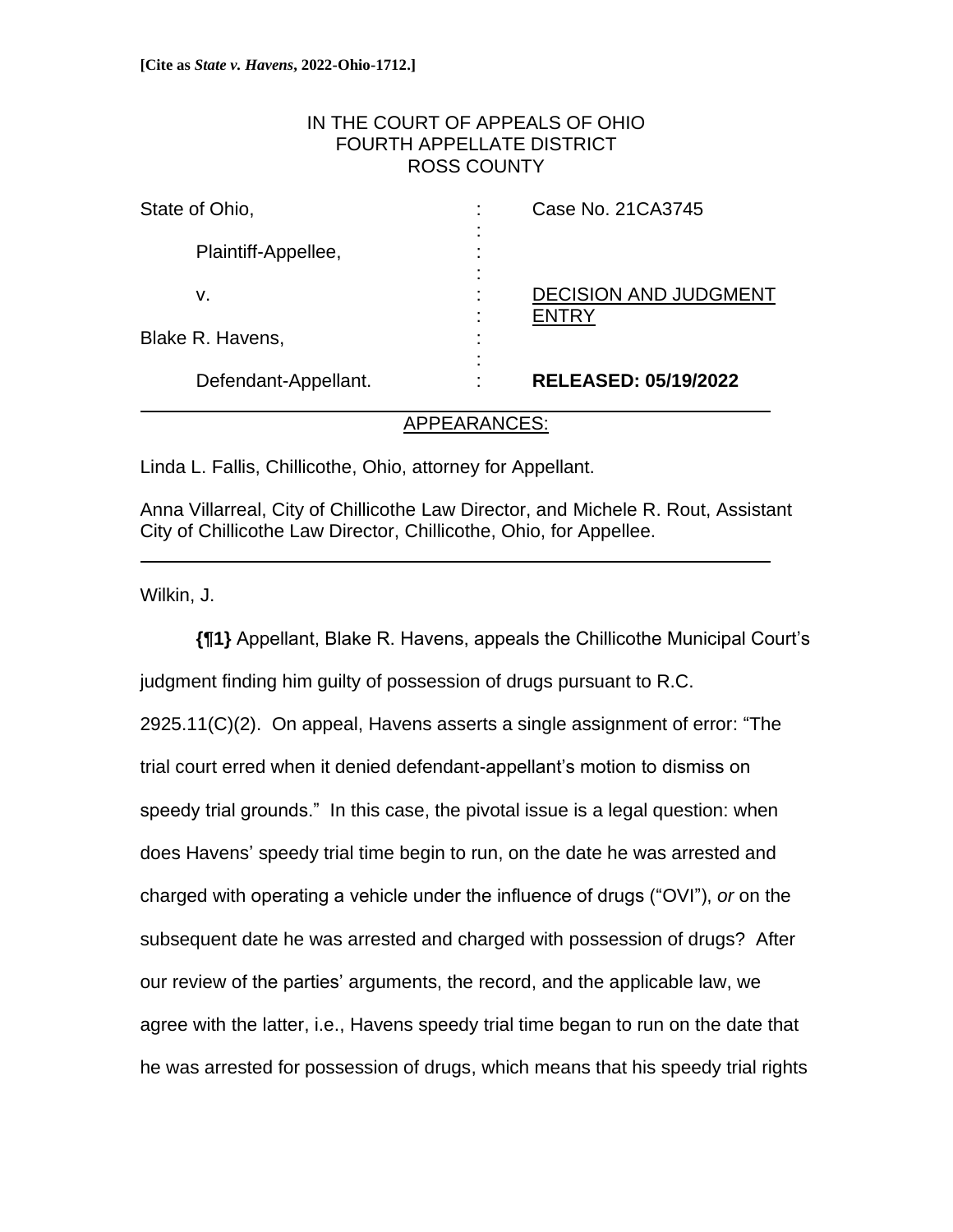were not violated. Therefore, we overrule Havens' assignment of error and affirm the judgment of the trial court.

### BACKGROUND

**{¶2}** On January 19, 2020, a state trooper initiated a traffic stop against Havens. Havens admitted to the trooper that he had taken methadone. During the trooper's investigation of Havens for OVI, he confiscated pills that he believed were Xanax<sup>1</sup> (Alprazolam). The trooper arrested Havens and the state charged him with OVI. The pills were sent to the Ohio State Highway Patrol Crime Law Laboratory ("lab") for identification. Havens pled guilty to OVI on July 23, 2020.

**{¶3}** In August 2020, the state received test results from the lab, which confirmed that the pills seized from Havens were Alprazolam, which is a controlled substance. *See State v. Hill*, 2018-Ohio-67, 104 N.E.3d 794, ¶ 7 (4th Dist.). On September 18, 2020, the state charged Havens with possession of Alprazolam ("possession"), which was a first-degree misdemeanor. On January 4, 2021, the state arrested Havens for possession.

**{¶4}** On March 2, 2021, Havens filed a motion to dismiss the possession charge alleging a violation of his speedy trial rights. On March 12, 2021, the trial court issued a judgment entry denying Havens' motion to dismiss. Subsequently, Havens waived his right to trial and pleaded no contest to the possession charge. The court imposed a five-

<sup>1</sup> Xanax is a brand of Alprazolam. *State v. Massucci*, 6th Dist. Lucas No. G-4801-CL-201901302- 000, 2021-Ohio-88, fn. 5.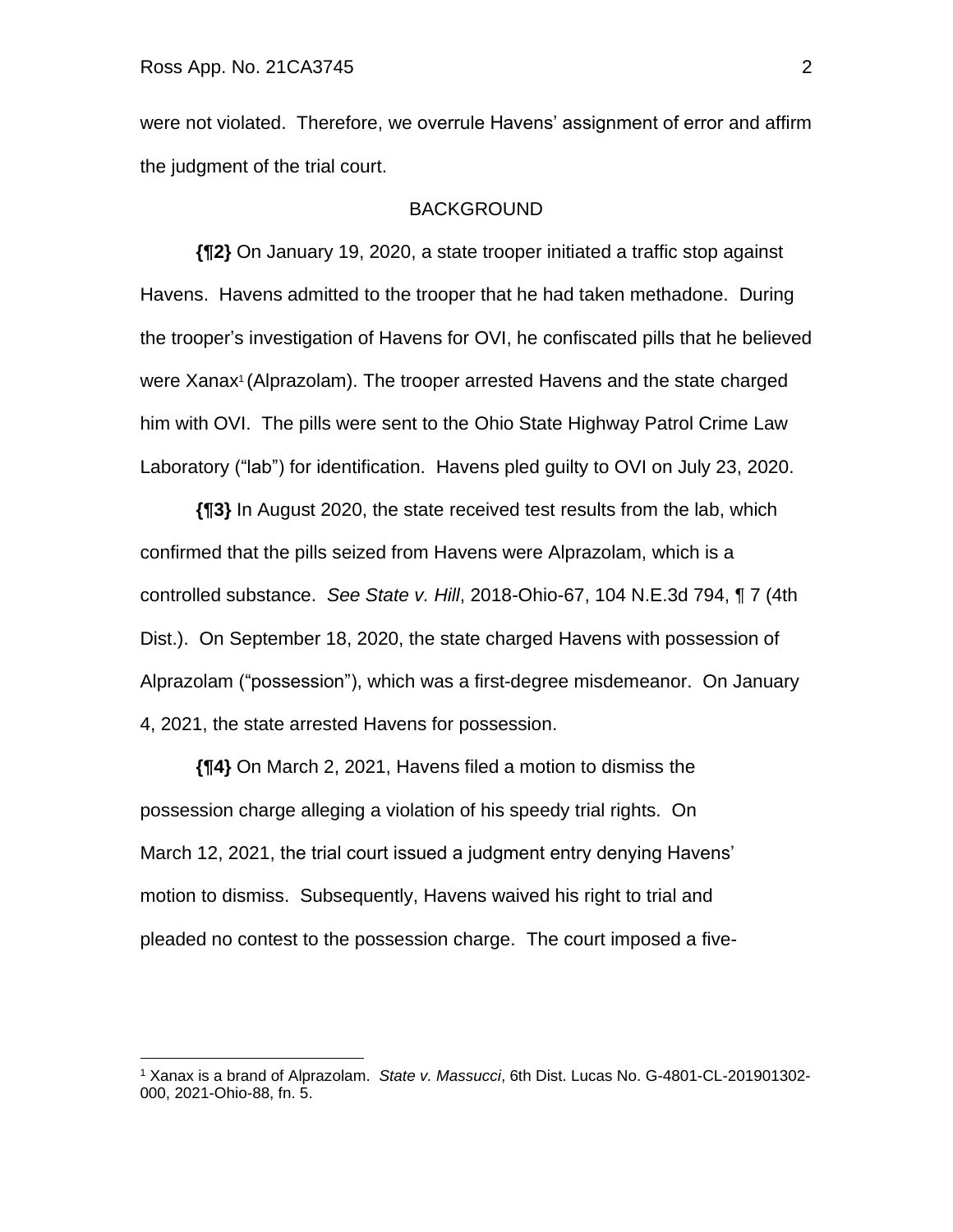day jail term, but also awarded Havens five days of jail-time credit. The court further imposed 12 months of community control and restitution.

 **{¶5}** It is this judgment that Havens appeals, asserting that his speedy trial rights were violated.

# ASSIGNMENT OF ERROR

# THE TRIAL COURT ERRED WHEN IT DENIED DEFENDANT'S-APPELLANT'S MOTION TO DISMISS ON SPEEDY TRIAL GROUNDS

**{¶6}** Havens argues that the trial court erred in determining that his speedy trial rights began to run on January 2, 2021, the date he was arrested for possession. Rather, he maintains that his speedy trial rights began to run on January 19, 2020, the date that he was arrested for OVI and the trooper confiscated the Alprazolam pills. Havens asserts that the state was not made aware of any "new facts" after January 19, 2020 that could have triggered a new speedy trial time for the possession charge. Havens relies primarily on two cases, one from the Eighth and First District Courts of Appeals respectively. *See State v. Rutkowski*, 8th Dist. Cuyahoga No. 86289, 2006-Ohio-1087 and *State v. Cooney*, 124 Ohio App.3d 570, 706 N.E.2d 854 (1st Dist. 1997).

**{¶7}** In *Rutkowski*, the state charged appellant with possession of marijuana after a traffic stop. A subsequent lab result identified contraband also recovered during the traffic stop to be ecstasy, an illegal drug. The state then charged appellant with possession of drugs. The court of appeals held that the lab results were not new facts that started a new speedy trial time for the drugpossession charge.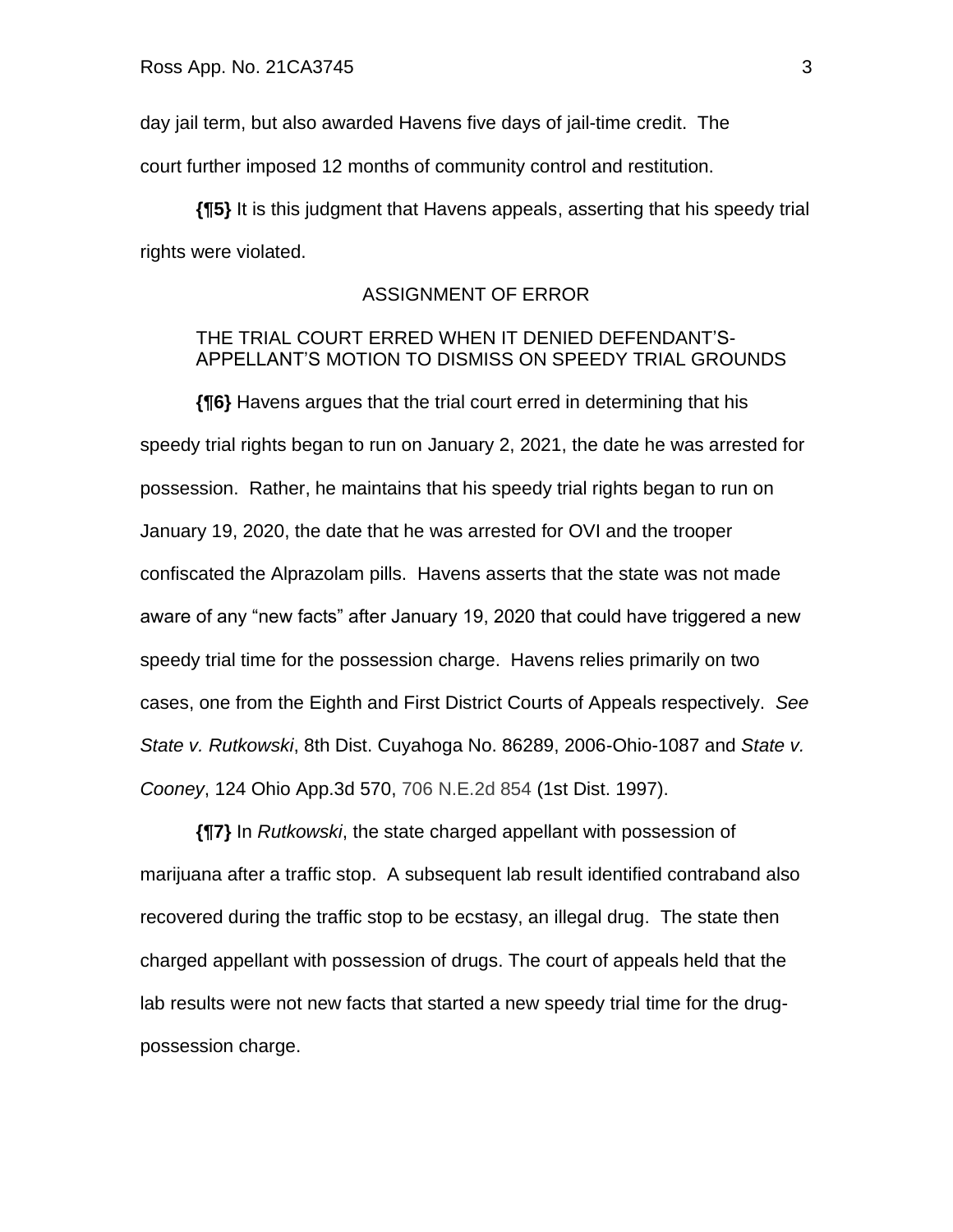**{¶8}** In *Cooney*, the appellant was arrested for driving under the influence of alcohol. A subsequent lab result indicated the appellant's blood had a prohibited alcohol content at the time of his arrest. The state then charged appellant with driving with a prohibited amount of alcohol in his blood ("limits charge"). Similar to *Rutkowski*, the Court in *Cooney* held that the lab result was not a new fact that started a new speedy trial time for the limits charge.

**{¶9}** Pursuant to these cases, Havens argues that in a case like his, where a defendant is arrested/charged with an offense, and a substance suspected to be contraband is confiscated from the defendant and sent for lab testing, the subsequent lab result that confirms the illegal nature of the substance is not a "new fact" that triggers a new speedy trial time. Rather, the speedy trial for the subsequently-filed offense runs from the date that the original arrest was made or charge was alleged. Havens maintains that applying that rule in this case would mean that his speedy trial time for the possession charge would have started when he was arrested on January 19, 2020, the date that he was arrested for OVI. And because his drug charge was not resolved within 90 days of that date, his speedy trial rights were violated, and the trial court erred in not granting his motion to dismiss the possession charge.

**{¶10}** In response, the state argues that "new facts include the drug analysis results" as this Court has held on more than one occasion. *See State v. Daley*, 4th Dist. Ross No. 11CA3240, 2012-Ohio-796 and *State v. Skinner*, 4th Dist. Ross No. 6CA2931, 2007-Ohio-6320. Therefore, the state asserts that Havens' speedy trial rights for the possession charge did not begin to run at the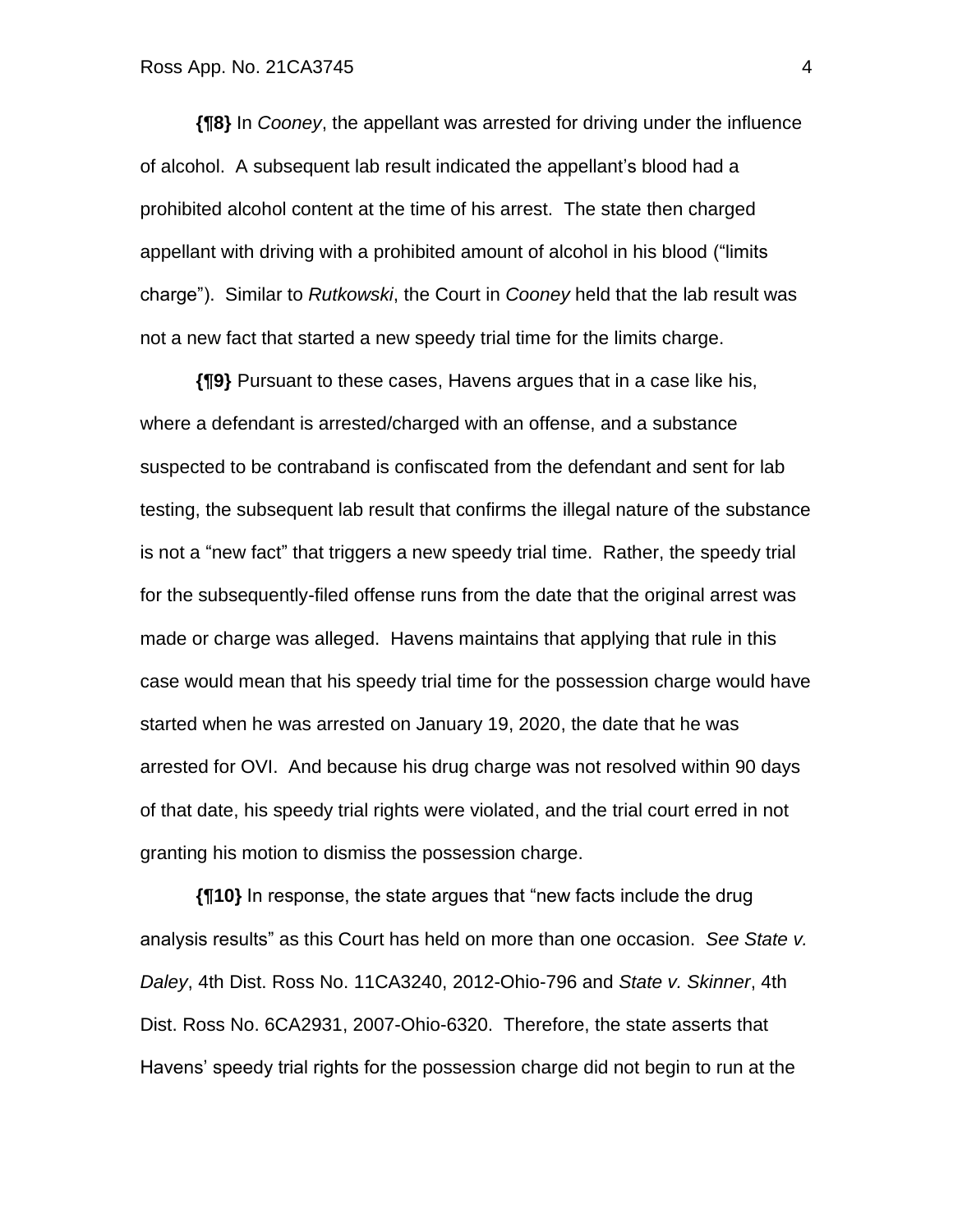time of his arrest for OVI, but instead began on the date that the state filed the possession charge. The state maintains that Havens' speedy trial rights were not violated because his possession charge was resolved before his 90-day speedy trial time expired. Thus, the state contends that the trial court did not err in denying Havens' motion to dismiss, so we should affirm its judgment.

#### A. Law

#### 1. Standard of Review

**{¶11}** "Upon review of a speedy-trial issue, a court is required to count the days of delay chargeable to either side and determine whether the case was tried within applicable time limits." *State v. Sanchez*, 110 Ohio St. 3d 274, 2006-Ohio-4478, 853 N.E.2d 283, ¶ 8. "Appellate review of a trial court's decision on a motion to dismiss for a speedy-trial violation involves a mixed question of law and fact." *State v. James,* 4th Dist. Ross No. 13CA3393, 2014-Ohio-1702, ¶ 23, citing *State v. Carr,* 4th Dist. Ross No. 12CA3358, 2013-Ohio-5312, ¶ 12. "Generally, an appellate court will defer to a trial court's factual findings if competent and credible evidence supports those findings. However, an appellate court will review de novo a trial court's application of the law to those facts." *State v. Brown*, 2016-Ohio-1453, 63 N.E.3d 509, ¶ 5 (4th Dist.), citing *Carr,* at ¶ 12; *State v. Fisher*, 4th Dist. Ross No. 11CA3292, 2012-Ohio-6144, at ¶ 8. When reviewing the legal issues presented in a speedy trial claim, we must strictly construe the relevant statutes against the state. *Skinner,* 4th Dist. Ross No. 06CA2931, 2007-Ohio-6320 at ¶ 10, citing *State v. Montgomery*, 61 Ohio St.2d 78, 80, 399 N.E.2d 552 (1980).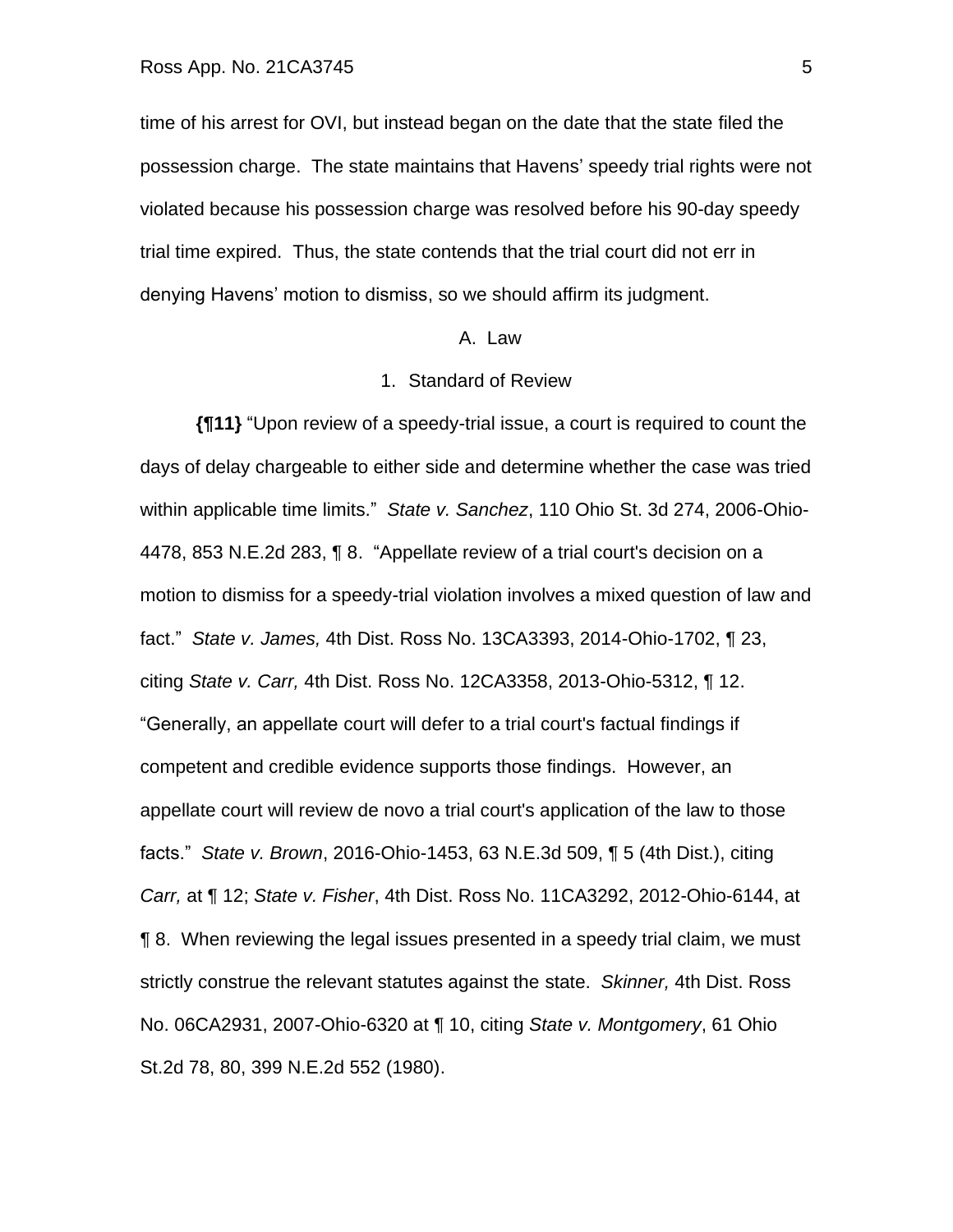### 2. Speedy Trial Rights

**{¶12}** "The Sixth Amendment to the United States Constitution and Section 10, Article I of the Ohio Constitution guarantee a criminal defendant the right to a speedy trial." *State v. Delong*, 4th Dist. Ross No. 15CA3482, 2016- Ohio-1412, ¶ 11. "The Ohio Legislature incorporated this guarantee within R.C. 2945.71, which provides specific time limits within which a defendant must be brought to trial." *Id*. R.C. 2945.71(B)(2), applicable in this case, provides that "a defendant charged with a first \* \* \* degree misdemeanor must be brought to trial within 90 days after arrest or service of summons." *Id*. "However, the R.C. 2945.71 time limits can be extended for any reason set out in R.C. 2945.72, but those extensions must be strictly construed against the State." *State v. Anderson*, 4th Dist. Scioto No. 15CA3696, 2016-Ohio-7252, ¶ 18, citing *State v. Alexander,* 4th Dist. Scioto No. 08CA3221, 2009-Ohio-1401, ¶ 17.

**{¶13}** "An accused presents a prima facie case for discharge by demonstrating that his case was pending for a time exceeding the statutory limits provided in R.C. 2945.71." *State v. Monroe*, 4th Dist. Scioto No. 05CA3042, 2007-Ohio-1492, ¶ 27, citing *State v. Butcher*, 27 Ohio St.3d 28, 30-31, 500 N.E.2d 1368 (1986). The burden then shifts to the state to show that the time limit was extended under R.C. 2945.72. *Id.*, citing *Butcher* at 31. "If an accused is not brought to trial within the statutory time limit, the accused must be discharged. R.C. 2945.73(B).

3. Speedy Trial Time for Subsequently-Filed Charges that Arise from the Same Incident as the Initial Charge

a. The Rule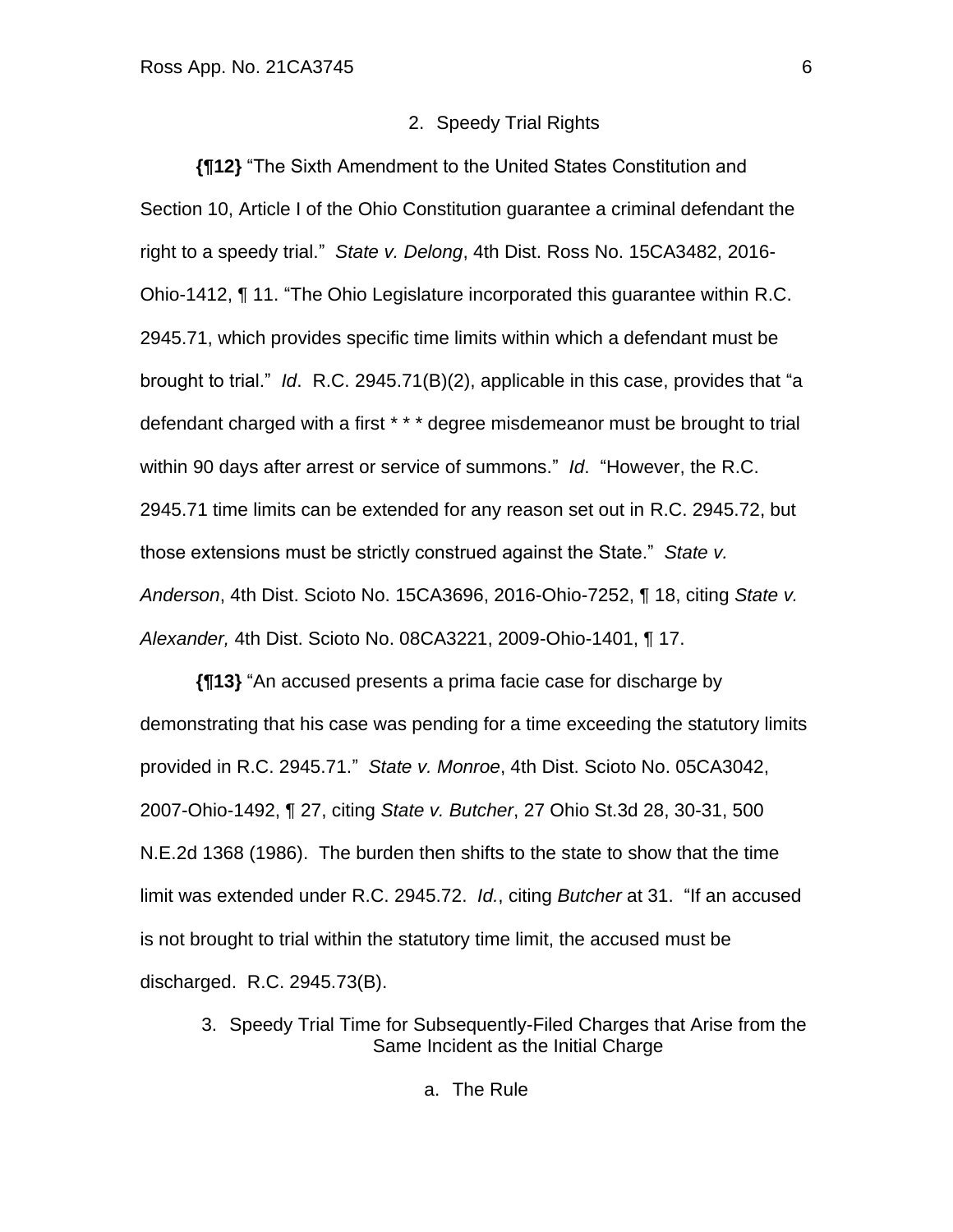**{¶14}** In *State v. Parker* the Ohio Supreme Court recognized the general

rule that

"

" 'when new and additional charges arise from the same facts as did the original charge and the state knew of such facts at the time of the initial indictment, the time within which trial is to begin on the additional charge is subject to the same statutory limitations period [for speedy-trial time] that is applied to the original charge.'

113 Ohio St. 3d 207, 2007-Ohio-1534, 863 N.E.2d 1032 ¶ 18, quoting *State v. Adams*, 43 Ohio St.3d 67, 68, 538 N.E.2d 1025 (1989), quoting *State v. Clay*, 9 Ohio App.3d 216, 218, 459 N.E.2d 609 (1983).

However, the Court has also recognized an exception: "When additional criminal charges arise from facts distinct from those supporting an original charge, or the state was *unaware of such facts at that time*, the state is not required to bring the accused to trial within the same statutory period as the original charge under R.C. 2945.71 et seq." (Emphasis added.) *Id*. at ¶ 19, quoting *State v. Baker*, 78 Ohio St.3d 108, 112, 676 N.E.2d 883 (1997). Instead, the defendant's speedy trial time begins to run from the time that the subsequent charge was filed (*State v. Lekan*, 2d Montgomery Dist. No. 16108, 1997 WL 351287, \* 2 (June 27, 1997), citing *Baker*), or after the defendant's arrest, if the state was unable to serve the defendant with the summons. *Delong*, 4th Dist. Ross No. 15CA3482, ¶ 11.

**{¶15}** The more specific issue of whether laboratory results regarding a subsequent charge that show an illegal substance constitutes an "additional fact" that triggers a new speedy trial clock is an issue that has been addressed by several Ohio appellate districts, applying *Baker*. Of those appellate districts, a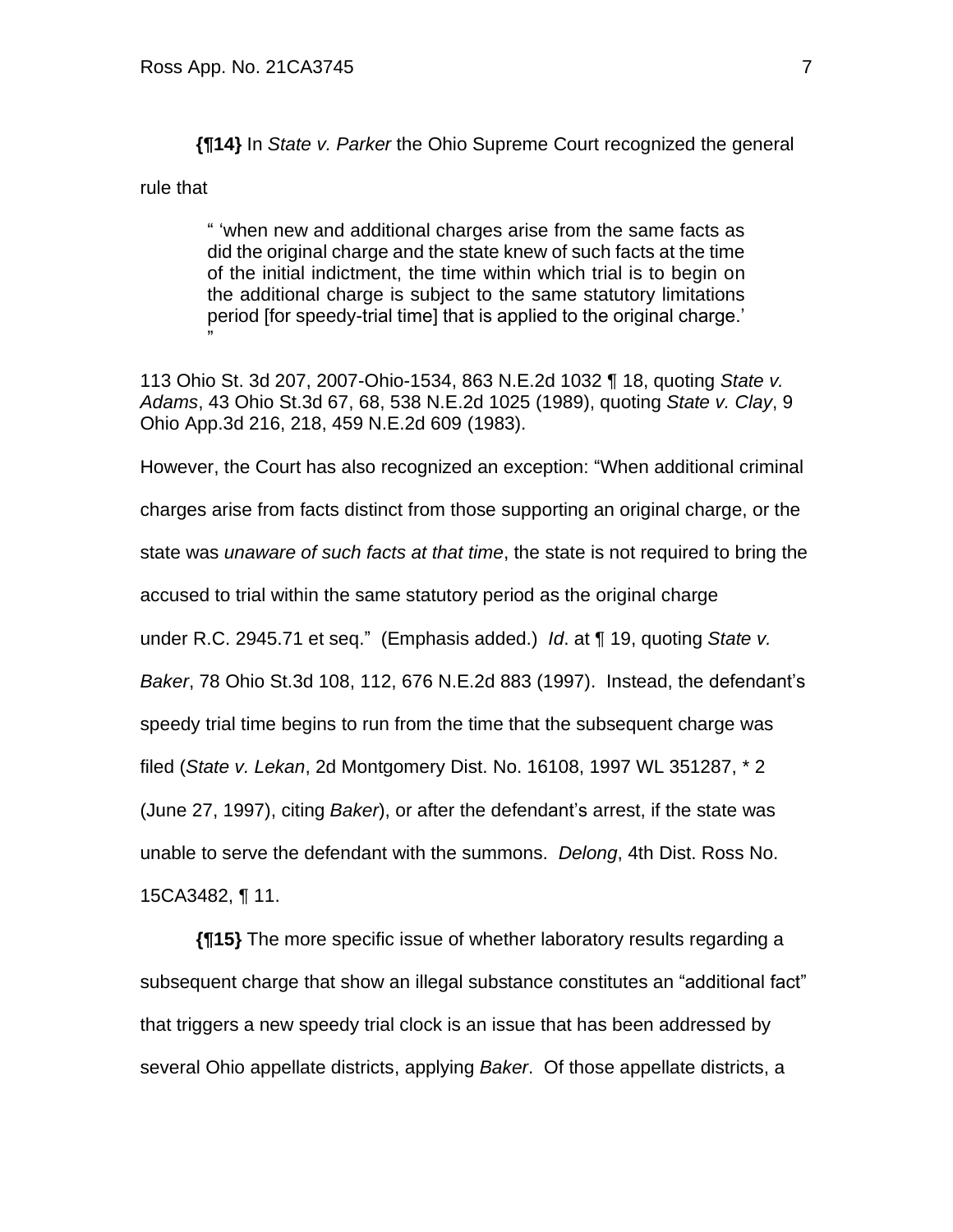## Ross App. No. 21CA3745 8

majority, including this Court, as well as the Second, Ninth, Eleventh, and Twelfth Districts, have held that a subsequent indictment for a drug offense, which was dependent upon a lab analysis to identify the drug and was not available to the state at the time of the original indictment, is an additional fact that starts the running of a new speedy trial clock for the subsequent charge. *See Skinner,* 4th Dist. Ross No. 06CA2931, 2007-Ohio-6320; *Lekan*; *State v. Armstrong,* 9th Dist. Medina No. 03CA0064-M, 2004-Ohio-726; *State v. Clark,* 11th Dist. Portage No. 2001-P-0031, 2004-Ohio-334; and *State v. Riley*, 12th Dist. Clermont No. CA99- 09-087. It appears that only the First and Eighth District Courts of Appeals have held otherwise. *See Cooney*, 124 Ohio App.3d 570, 706 N.E.2d 854 (1st Dist.1997) and *Rutkowski,* 8th Dist. Cuyahoga No. 86289, 2006-Ohio-1087.

### b. The Impetus of *Skinner*

**{¶16}** In *Lekan*, the state, in pertinent part, charged appellant on April 28, 1995 with driving under the influence of alcohol ("DUI") in violation of R.C. 4511.19(A)(1). *Lekan* at \*1. On July 3, 1996, after receiving lab results from appellant's urine sample that had been collected on the date of his arrest for DUI, the state charged *Lekan* with driving with a prohibited concentration of alcohol ("limits charge") in his system under former R.C. 4511.19(A)(4). *Id*. Both charges arose out of the same incident, the traffic stop on April 28, 1995. *Id*.

**{¶17}** On July 3, 1996, appellant pleaded no contest to the both charges, but also filed a motion to dismiss the subsequently-filed limits charge alleging a violation of his right to a speedy trial. *Id*. The court denied his motion, found Lekan guilty, and imposed a sentence for the DUI charge, only. *Id*.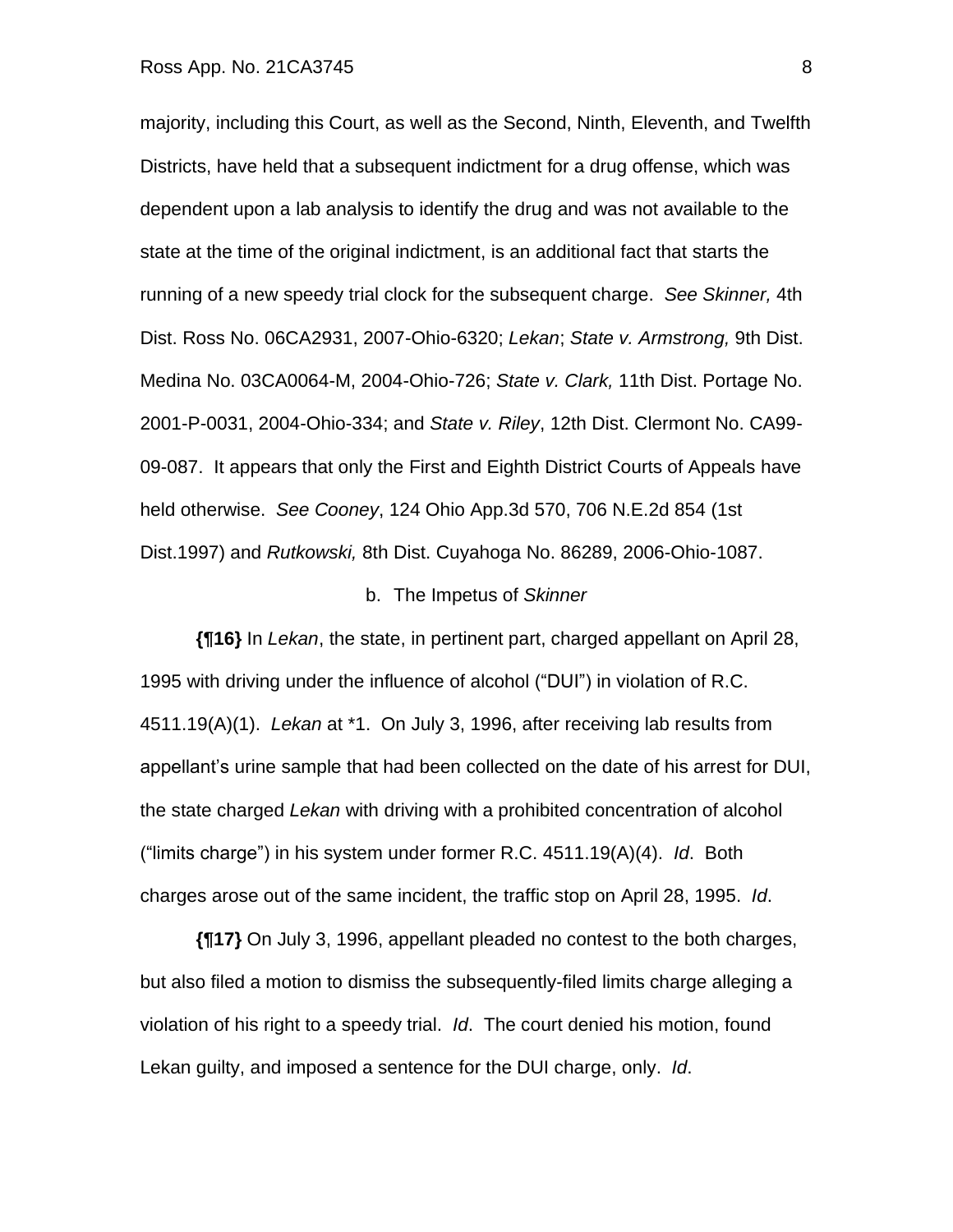**{¶18}** On appeal, the appellant in *Lekan*, in part argued that the trial court

erred in denying his motion to dismiss the limits charge. *Id*. The court of appeals

rejected appellant's argument reasoning:

In this case, a charge of violating R.C.  $4511.19(A)(4)$  was dependent upon a laboratory analysis of Lekan's urine specimen which showed a concentration "of fourteen hundredths of one gram or more by weight of alcohol per one hundred milliliters of (Lekan's) urine." See R.C. 4511.19(A)(4). This information was not available to the police on April 28, 1995 when Lekan was charged with violating R.C.  $4511.19(A)(1)$ . Accordingly, the  $(A)(4)$ charge falls within the rule announced in *Baker.*

*Id*. at \*2.

The court elaborated:

Although the State does not attempt to justify the entire period of delay between early May, 1995, when the results of the urine analysis were known to the State of Ohio, and July 3, 1996, when the per se violation pursuant to R.C. 4511.19(A)(4) was charged, this period of delay, without more, appears to be of no consequence given the facts in *Baker,* wherein the supreme court found of no consequence the fact that the State of Ohio was in possession of the information supporting the subsequent indictment by mid-September, 1993, but did not file the subsequent indictment until June 1, 1994.

*Id*.

Therefore, the court of appeals overruled appellant's assignment of error alleging

a violation of his speedy rights. *Id*.

**{¶19}** We found *Baker*, *Lekan*, and *State v. Cantrell*, 2d Clark No.

00CA95, 2001 WL 1018234 (Sept. 7, 2001) (Similar holding to *Lekan*) integral to

our analysis in *Skinner*, 4th Dist. Ross No. 06CA2931, 2007-Ohio-6320. In

*Skinner*, the state arrested appellant on January 28, 2006 for operating a vehicle

while under the influence of alcohol in violation of R.C. 4511.19(A)(1)(a)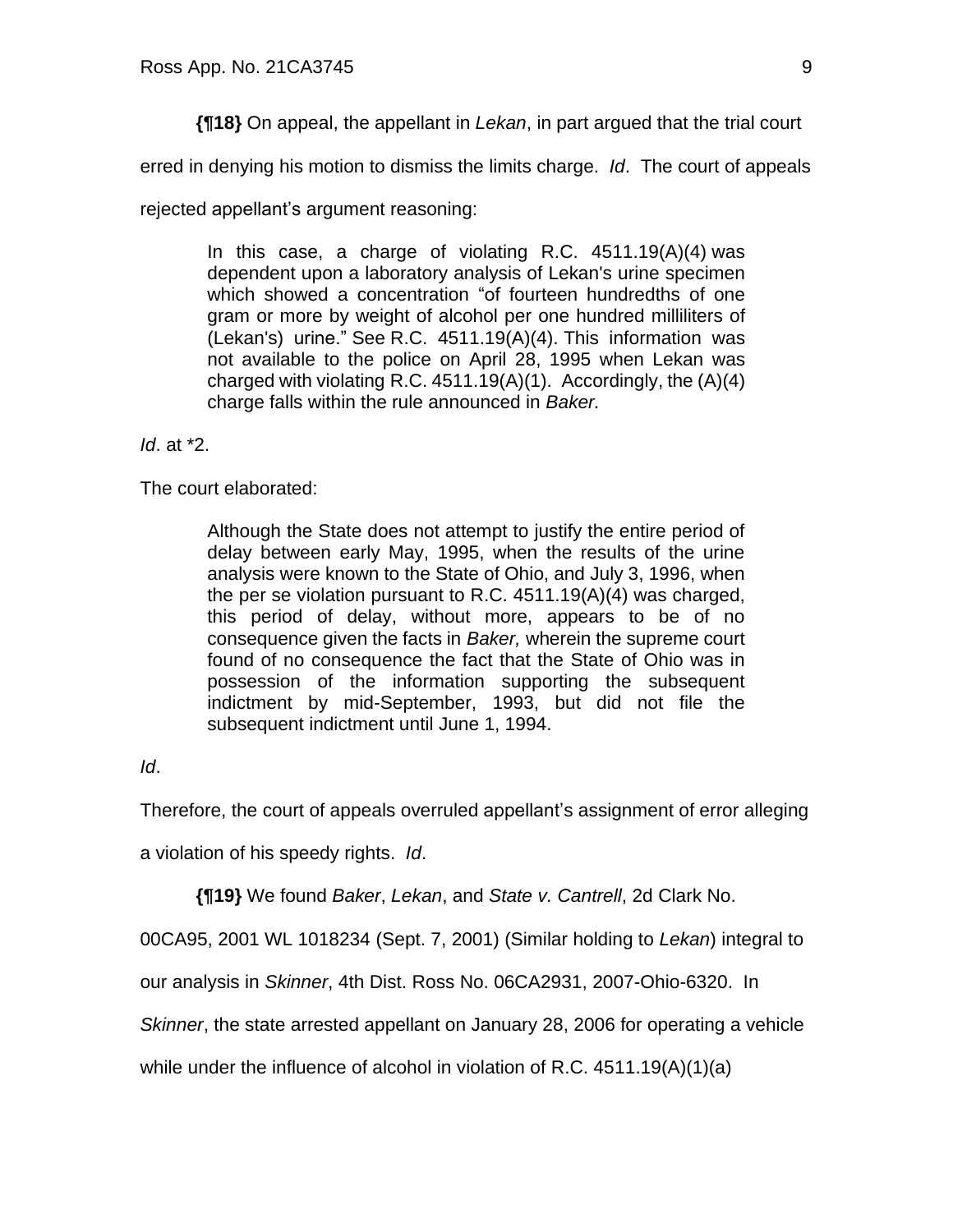"('hereinafter first offense')". *Id*. at ¶ 2. The officer took a urine sample from the appellant after his arrest. *Id*. at ¶ 3.

**{¶20}** On May 1, 2006, the state charged appellant with operating a motor vehicle with a prohibited concentration of alcohol in his blood "(hereinafter 'second offense')" from his urine sample that was collected after his arrest for the first offense on January 28, 2006. *Id*. On July 19, 2006, appellant filed a motion to dismiss the second offense based on a speedy trial rights violation, which the court denied. *Id*. at ¶ 5. Eventually, the state dismissed the first offense in exchange for appellant pleading no contest to the second offense, and the court found him guilty and imposed sentence. *Id*.

**{¶21}** On appeal, appellant asserted that the trial court erred in denying

his motion to dismiss on a speedy trial violation for the second offense. *Id*. at ¶

6. He maintained that his speedy trial time should have started on January 28,

2006, the date of his arrest for the first offense. *Id*. at ¶ 7.

**{¶22}** We disagreed and held that

the charge stemming from the second offense was not subject to the same speedy trial time table as the charge stemming from the first offense. In fact, the time table for the second offense began to run from the date of filing and service, which took place May 1, 2006. The state then had 90 days from May 1, 2006, to bring the Appellant to trial. Thereafter, on May 24, 2006, the Appellant waived his speedy trial rights to both sets of charges. Thus, as the Appellant waived his speedy trial rights as to the 90 day period contemplated by R.C. 2945.71(B)(2) and his rights have not been violated.

*Skinner* at ¶ 16.

Therefore, we affirmed the trial court's judgment denying appellant's motion to

dismiss the second offense.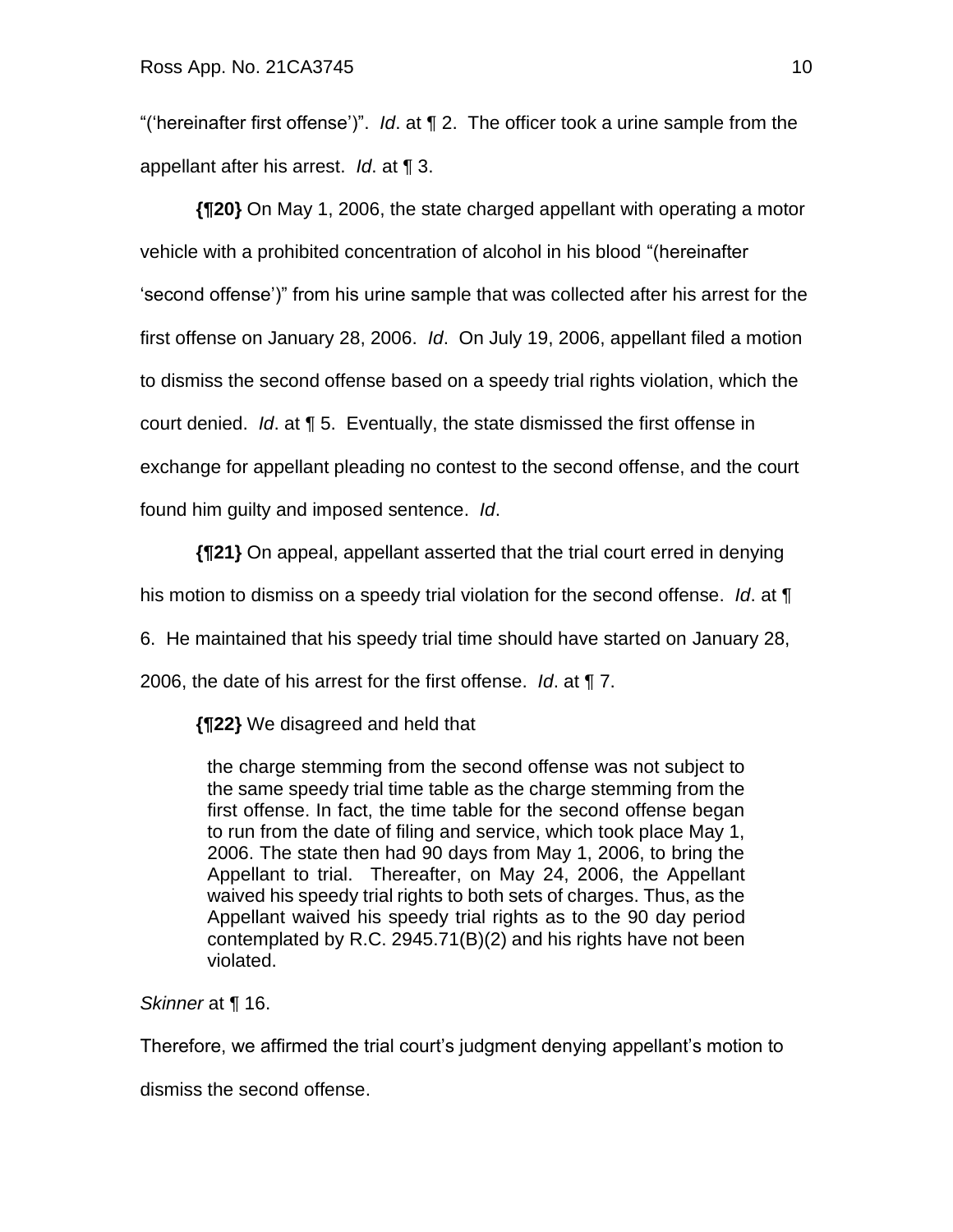### B. Analysis

**{¶23}** Havens acknowledges our holding in *Skinner*, but urges us to reconsider and apply *Rutkowski*, 8th Dist. Cuyahoga No. 86289, 2006-Ohio-1087. [5] Havens recounts the facts and holding in *Rutkowski* and maintains they are similar to his case herein. And similar to the reasoning in *Rutkowski*, Havens maintains that the lab test results showing that the pills seized from him were Alprazolam, which was not received by the state until months after his initial arrest, did not provide additional facts to trigger a new speedy trial time for his possession charge.

**{¶24}** In *Rutkowski*, the appellant *admitted* during the traffic stop that she had ecstasy in her possession. *Id*. at ¶ 26. However, similar to the Tenth District's decision in *State v. Scott*, "[u]nlike the prosecution in *Rutkowski,* the state here had neither an admission from defendant or lab results that at the time of defendant's initial arrest confirmed he possessed [a controlled substance]." 10th Dist. Franklin No. 9AP-611, 2009-Ohio-6785, ¶ 21; *see also Lekan*, 1997 WL 351287, at \* 2 (For purposes of speedy trial time, the second offense of driving with a prohibited concentration of alcohol did not arise from the same set of facts as the original charges because the second offense depended on a lab analysis that was not available to the police on the date the defendant first was charged); *Armstrong*, 9th Dist. No. 03CA0064-M, 2004-Ohio-726 (For purposes of speedy trial time, the state was not subject to the timeframe applicable to the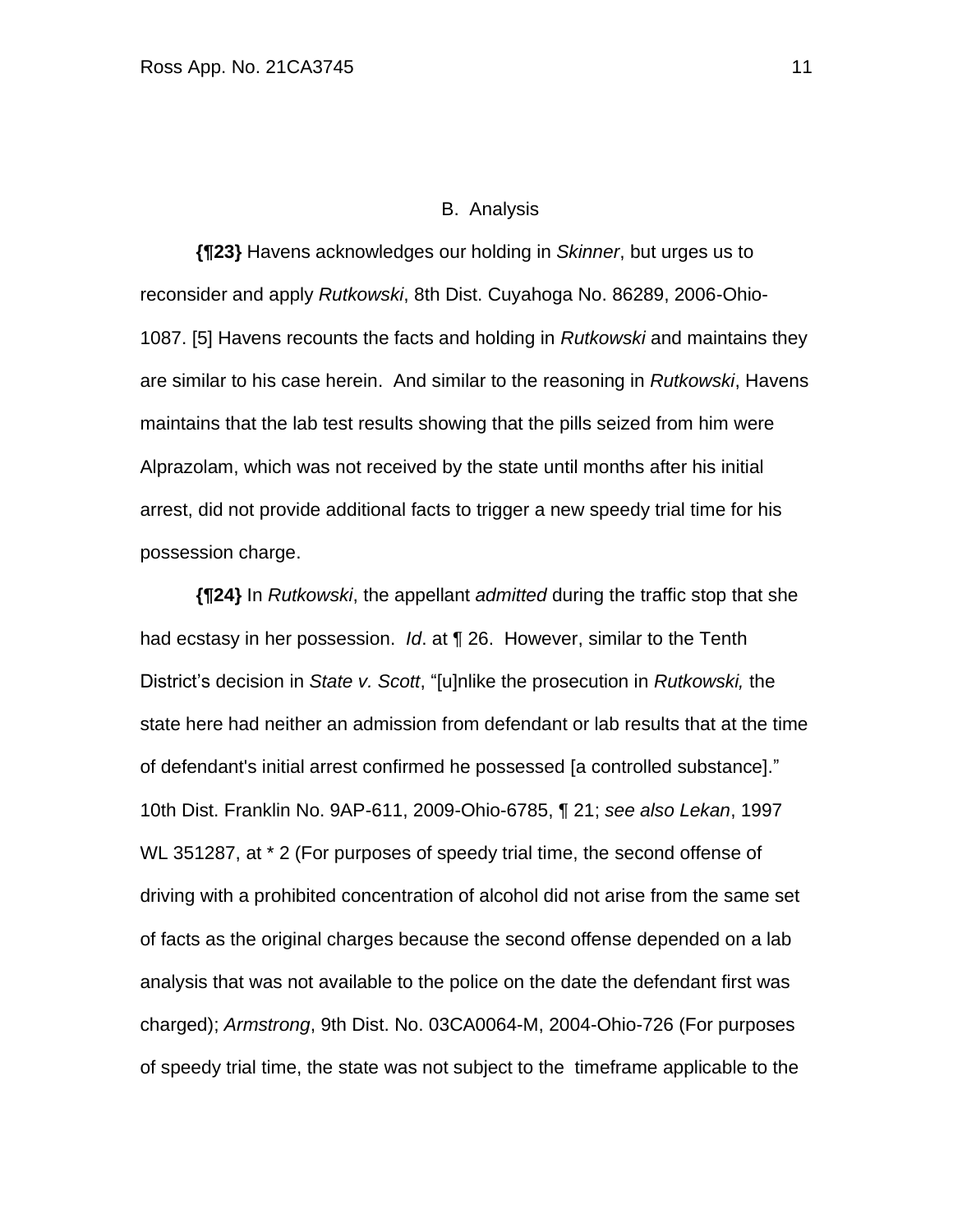## Ross App. No. 21CA3745 12

original charges where the subsequent indictment depended on confirmation from a lab report that the white powder confiscated was cocaine); *Clark,* 11th Dist. No.2001-P-0031, 2004-Ohio-334 (Although the state suspected the confiscated substance was cocaine prior to its analysis, the speedy trial time did not apply from the date of the first indictment because the lab analysis results were not received until after the first indictment). "[A]lthough the State may have had a good idea that the substance was [Alprazolam] prior to the analysis date, they did not know for sure until the substance was analyzed." *Clark* at ¶ 73. Therefore, we find *Rutkowski* distinguishable from the instant case.

**{¶25}** Instead, we find our holding in *Skinner* persuasive. While the arresting trooper testified that he believed that Havens possessed Xanax (Alprazolam) pills, he also testified "I didn't inspect it super-close, just in case it did contain something else such as fentanyl."<sup>2</sup> Clearly, only a lab test could have detected if the pills were indeed Alprazolam, and/or contained other illegal substances, such as fentanyl. In sum, similar to *Skinner*, the state did not have enough facts to charge Havens for possession of Alprazolam until the state received the lab results confirming that the substance confiscated from Havens during the traffic stop was Alprazolam. Therefore, we decline Havens' invitation to reconsider *Skinner* and adopt the reasoning in *Rutkowski*.

<sup>2</sup> Fentanyl can be deadly in minute amounts, including by inhalation. *See State v. Philpott*, 8th Dist. Cuyahoga Nos. 109173, 109174, and 109175, 2020-Ohio-5267, ¶ 71 ("Det. Hourihan testified that 'just one little speck of [fentanyl], if it's inhaled or even [in] contact with your skin can be fatal.'"). [brackets sic.]. Therefore, it was for the trooper's own protection to not examine the pills too closely.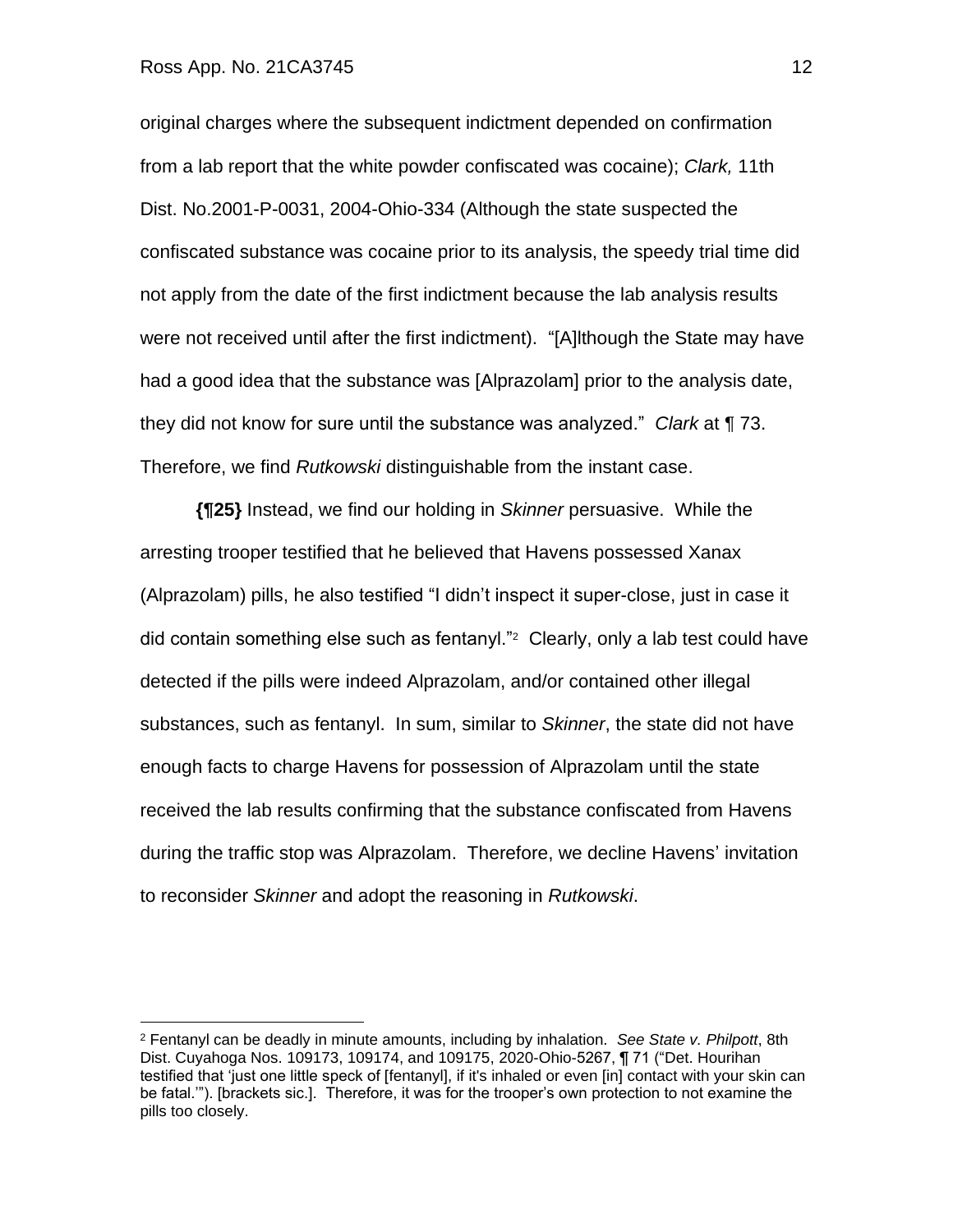**{¶26}** Applying *Skinner*, we hold that with regard to the subsequently-filedpossession charge, the lab result proving that the substance confiscated from Havens was indeed Alprazolam was not known at the time the state filed the initial OVI charge. Therefore, the lab results provided "additional facts" that triggered a new speedy trial clock for the possession charge.

**{¶27}** However, it appears that Havens was not served with the summons for the possession charge filed on September 18, 2020, because on December 21, 2020, the trial court issued a warrant for Havens' arrest. Havens was not arrested for possession until January 4, 2021. Accordingly, his speedy trial time did not start to run until January 5, 2021. *See State v. Szorady,* 9th Dist. No. 02CA008159, 2003-Ohio-2716*,* at ¶ 12. (The time for speedy trial begins to run a day after a defendant is arrested). From January 5, 2021 (the date of after Havens arrest) up to, and including March 25, 2021 (the date Havens pleaded guilty to the possession) was 80 days. Therefore, the state did not violate Havens speedy trial rights under R.C. 2945.71(B)(2) (First degree misdemeanor must be brought to trial within 90 days).

## **CONCLUSION**

**{¶28}** The trial court did not err in denying Havens' motion to dismiss the possession charge on speedy trial grounds. Accordingly, we affirm the trial court's judgment entry denying Havens' motion to dismiss.

## **JUDGMENT AFFIRMED.**